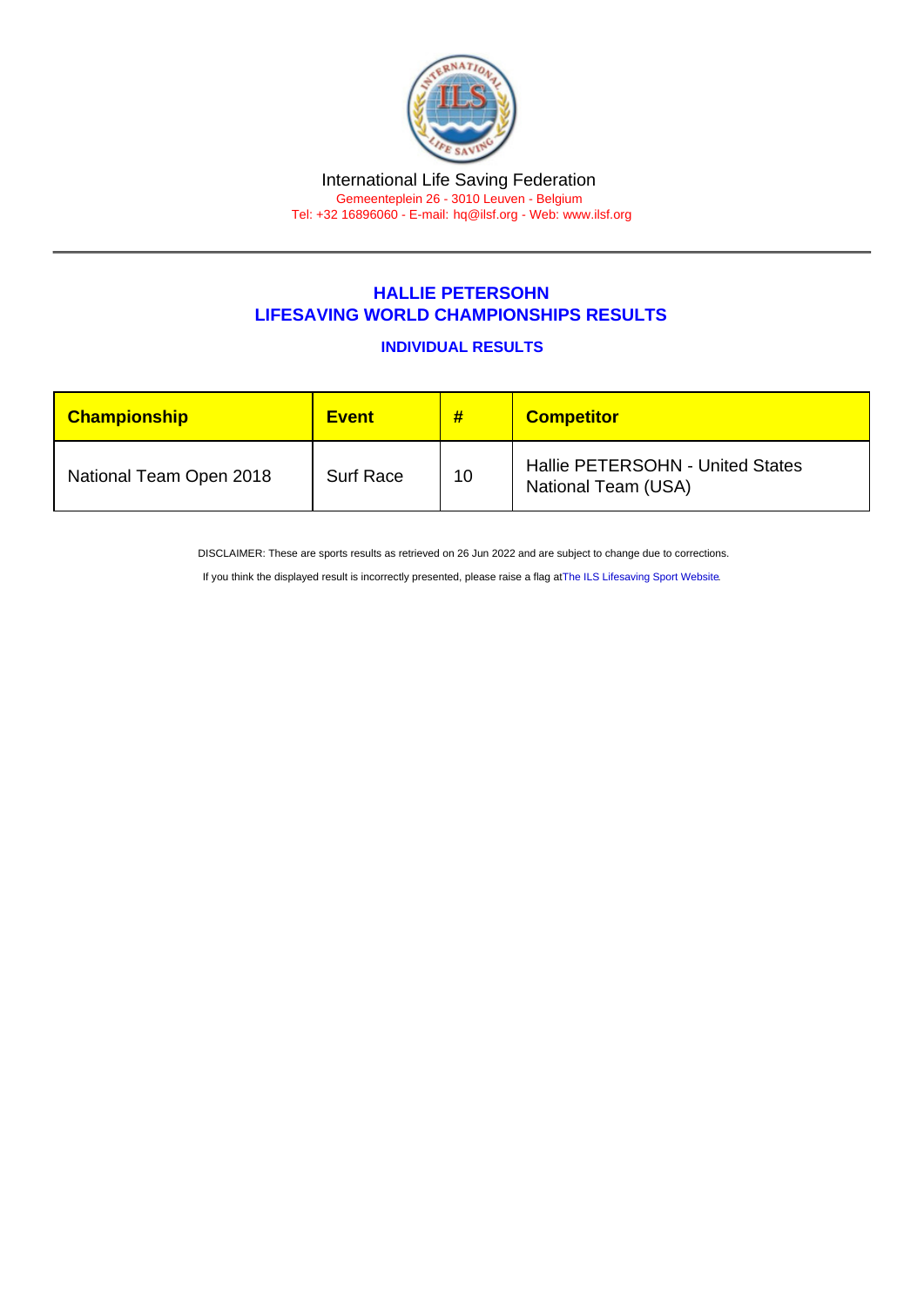## HALLIE PETERSOHN LIFESAVING WORLD CHAMPIONSHIPS RESULTS

## TEAM RESULTS

| Championship                                     | <b>Event</b>              | #              | <b>Competitors</b>                                                                                                                    |
|--------------------------------------------------|---------------------------|----------------|---------------------------------------------------------------------------------------------------------------------------------------|
| National Team Open<br>2018                       | Oceanman/Oceanwoman Relay | $\overline{7}$ | <b>United States National Team</b><br>(USA)<br>Renae JACKSON, Hallie<br>PETERSOHN, Emily<br>RUPPERT, Jenna SOLBERG                    |
| National Team Open<br>2016                       | <b>Rescue Tube Rescue</b> | 10             | <b>United States National Team</b><br>(USA)<br>Kelsey CUMMINGS, Hallie<br>PETERSOHN, Anne<br>SKIMMONS, Jenna SOLBERG                  |
| National Team Open<br>2018                       | <b>Rescue Tube Rescue</b> | 11             | <b>United States National Team</b><br>(USA)<br>Casey FRANCIS, Renae<br>JACKSON, Hallie<br>PETERSOHN, Emily<br><b>RUPPERT</b>          |
| National Team Open<br>2016                       | 4x50m Obstacle Relay      | 12             | <b>United States National Team</b><br>(USA)<br>Kelsey CUMMINGS, Carter<br><b>GRAVES, Hallie</b><br>PETERSOHN, Anne<br><b>SKIMMONS</b> |
| National Team Open<br>4x50m Medley Relay<br>2018 |                           | 14             | <b>United States National Team</b><br>(USA)<br>Casey FRANCIS, April<br>O'GORMAN, Hallie<br>PETERSOHN, Jenna<br><b>SOLBERG</b>         |